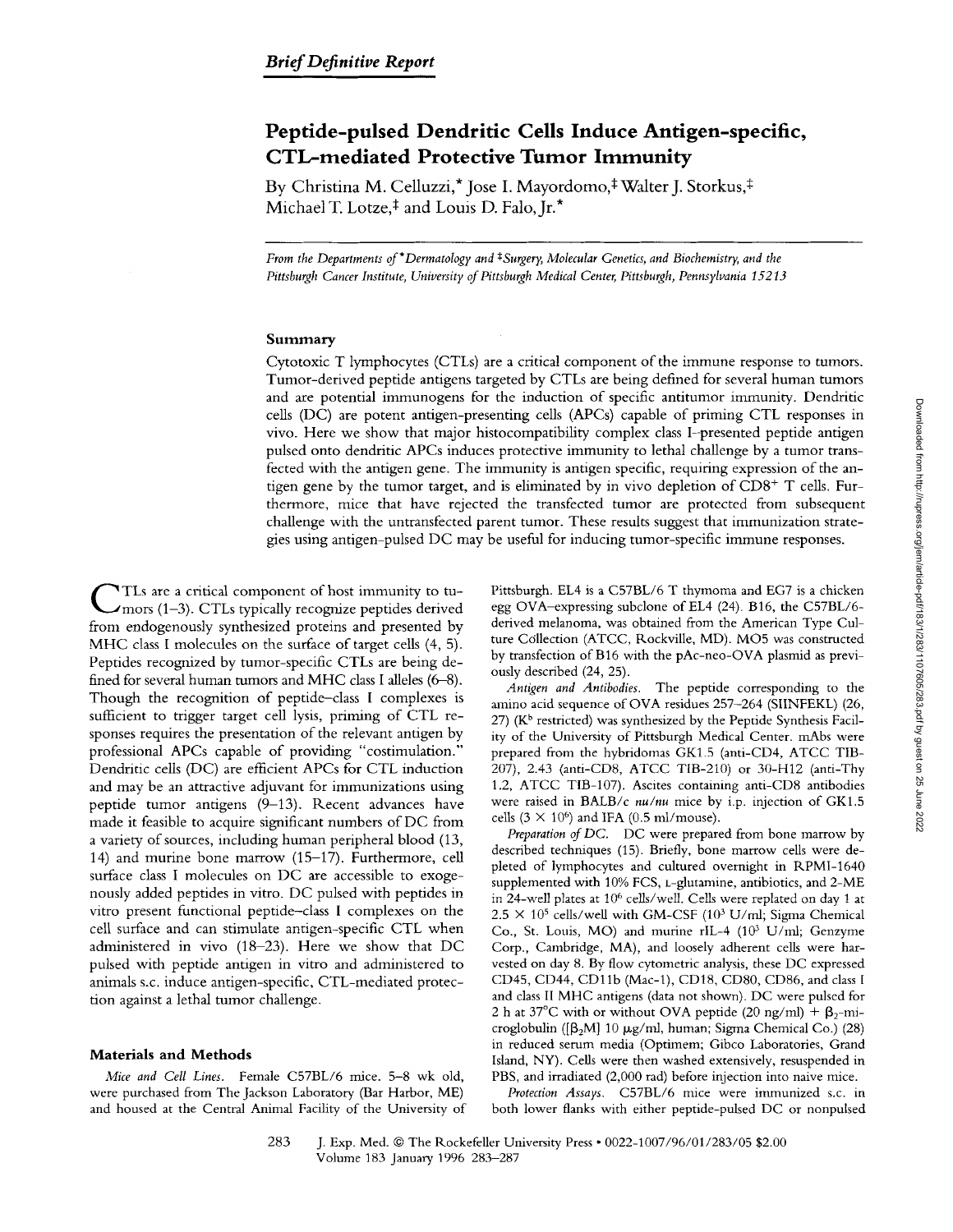DC ( $3 \times 10^{4}/100$  µl/side), peptide +  $\beta$ 2M, or PBS on day 0 and boosted on day 7.7-10 d later, mice were challenged by intradermal (i.d.). injection in the midflanks bilaterally with MO5 or B16  $(2.5 \times 10^{4}/100 \mu l/\text{side})$  in PBS. Injected cells were >95% viable as determined by trypan blue exclusion. In some experiments, in vivo CD8 depletion was carried out by i.p. injection of ascites (1 mg/ml,  $200 \mu l/mouse$ ) into mice on days 7 and 9 after the final immunization. The size of the tumors was assessed three times weekly and recorded as tumor area  $(nm<sup>2</sup>)$  by measuring the largest perpendicular diameters. Data are reported as the average tumor area  $\pm$  SEM. Survival is recorded as the percentage of surviving animals. Mice were killed in accordance with established guidelines. All experiments included five mice per group and were repeated at least three times. In some experiments, mice surviving an initial MO5 challenge were rechallenged (along with naive control mice) with the parent B16 (2.5  $\times$  10<sup>4</sup>/100 µl/side in PBS).

*Cytotoxicity Assays.* Splenocytes (30  $\times$  10<sup>6</sup>) harvested from mice 7-10 d after the last immunization were restimulated by coculture with mitomycin C-treated EG7 cells (7.5  $\times$  10<sup>6</sup>) and effector cells harvested 5 d later. Cytotoxicity assays were performed as described (28) with minor modifications. Briefly, target cells were labeled by incubation in RPMI (10% FCS) with 51Cr (100  $\mu$ Ci; NEN, Boston, MA) for 18 h at 37°C, washed extensively, and cocultured at  $2 \times 10^4$  cells/well with effector cells (at the ratios given in the figures) in 96-well round-bottom plates (200  $\mu$ 1/well) for 4 h at 37°C. In some cases the effector cells were depleted of T cell subsets using mAb plus complement before assay as described (29). 100  $\mu$ l of supernatants from triplicate cultures was collected and counted. Data points are expressed as the mean percent specific release of <sup>51</sup>Cr from target cells and were calculated as described (27).

### **Results and Discussion**

To determine the capacity of peptide-pulsed DC to induce protective immunity, we used a tumor model based on the poorly immunogenic C57BL/6 mouse-derived melanoma B16 and the OVA-transfected B16 subclone MO5. MO5 endogenously synthesizes OVA and generates and presents the OVA peptide SIINFEKL with its surface class I molecule  $K^b$  (25). The expression of the OVA antigen does not significantly increase the immunogenicity of this tumor in vivo as tumor growth and progression is similar to that of the untransfected parent tumor (25).

In initial experiments, we evaluated the capacity of OVA peptide-pulsed DC to induce CTLs capable of lysing the OVA-expressing melanoma in vitro. Bone marrow-derived DC (15) were prepulsed with SIINFEKL in the presence of exogenously added  $\beta$ 2M and washed extensively. Peptidepulsed DC specifically stimulated the SIINFEKL +  $K<sup>b</sup>$ specific T-T hybridoma RF33.70 (27), indicating the presence of functional SIINFEKL  $+ K^b$  complexes on the DC surface (data not shown). The peptide-pulsed DC were irradiated and injected s.c. into naive mice. Immunized mice were boosted 7 d later. In vitro restimulated spleen cells from these mice lysed the OVA transfectant MO5, but not the untransfected parent melanoma B16 (Fig. 1 A). Similarly, these effector cells lysed the OVA-expressing murine thymoma EG7 (Fig. 1 B), but not the untransfected parent



Figure 1. Immunization with OVA peptide-pulsed DC induces antigen-specific CD8<sup>+</sup> effector cells that lyse OVA-expressing tumor targets. (A) C57BL/6 mice were immunized s.c. in the lower flanks with peptidepulsed DC or PBS (not shown) on days 0 and 7. Splenocytes taken 7 d after the last immunization were restimulated in vitro for 5 d with mitomycin C-treated OVA-expressing EG7 cells and assayed for cytolytic function against 51Cr-labeled B16 melanoma *(open squares)* or MO5 *(solid squares). (B)* Effector populations were incubated with complement alone *(solid circles)* or with mAbs against CD4<sup>+</sup> *(open triangles)*, CD8<sup>+</sup> *(open circles*), or Thy 1.2<sup>+</sup> *(solid triangles)* lymphocytes and complement, then assayed for cytolytic activity against EG7 cells. Specific release for EL4 targets in B was 5, 3, and 0% at E/T ratios of 30, 10, and 3: 1.

tumor EL4 (Fig. 1). Thus tumor cell lysis was antigen specific, depending on expression of OVA by the tumor target. Depletion of T cell subsets from effector populations using mAbs demonstrated that lysis depended on Thy 1<sup>+</sup>CD8<sup>+</sup> subsets characteristic of MHC class I-restricted CTL effector cells (Fig. 1 B). These results are in agreement with those recently reported by Porgador and Gilboa (23) demonstrating CTL priming after i.v. administration of peptide-pulsed DC.

To determine the capacity of peptide-pulsed DC to induce protective tumor immunity, groups of mice were subcutaneously immunized with SIINFEKL-pulsed DC, boosted 7 d later, and then challenged i.d. at a distant site with the MO5 melanoma. Immunized mice were protected from tumor growth locally (Fig.  $2$  A) and from death (Fig. 2 C). Tumors in control mice (PBS immunized) grew progressively (Fig. 2 A) and were lethal (Fig. 2 C). Mice immunized with DC not pulsed with SIINFEKL were not protected (Fig. 2,  $B$  and  $D$ ), suggesting that subcutaneously injected DC do not induce tumor immunity by antigen-independent mechanisms in this model. It is also unlikely that protection was the result of carryover of free SIINFEKL, as the peptide-pulsed DC were extensively washed before injection, and peptide with  $\beta$ 2M alone is not protective when injected subcutaneously without DC (Fig. 2, B and D). Furthermore, mice immunized with SIINFEKL-pulsed DC were not protected from challenge with the untransfected parent B16 (Fig. 3,  $B$  and  $E$ ), indicating that protective immunity was antigen specific, depending on OVA expression by the tumor target. Finally, we evaluated the contribution of  $CD8<sup>+</sup>$  T cells to this protective tumor immunity by depleting groups of immunized or control animals of CD8" effector cells before tumor challenge by repeated i.p. injection of anti-CD8 mAb (25, 30). Tumor growth and survival in immunized  $CDS^{+}$  T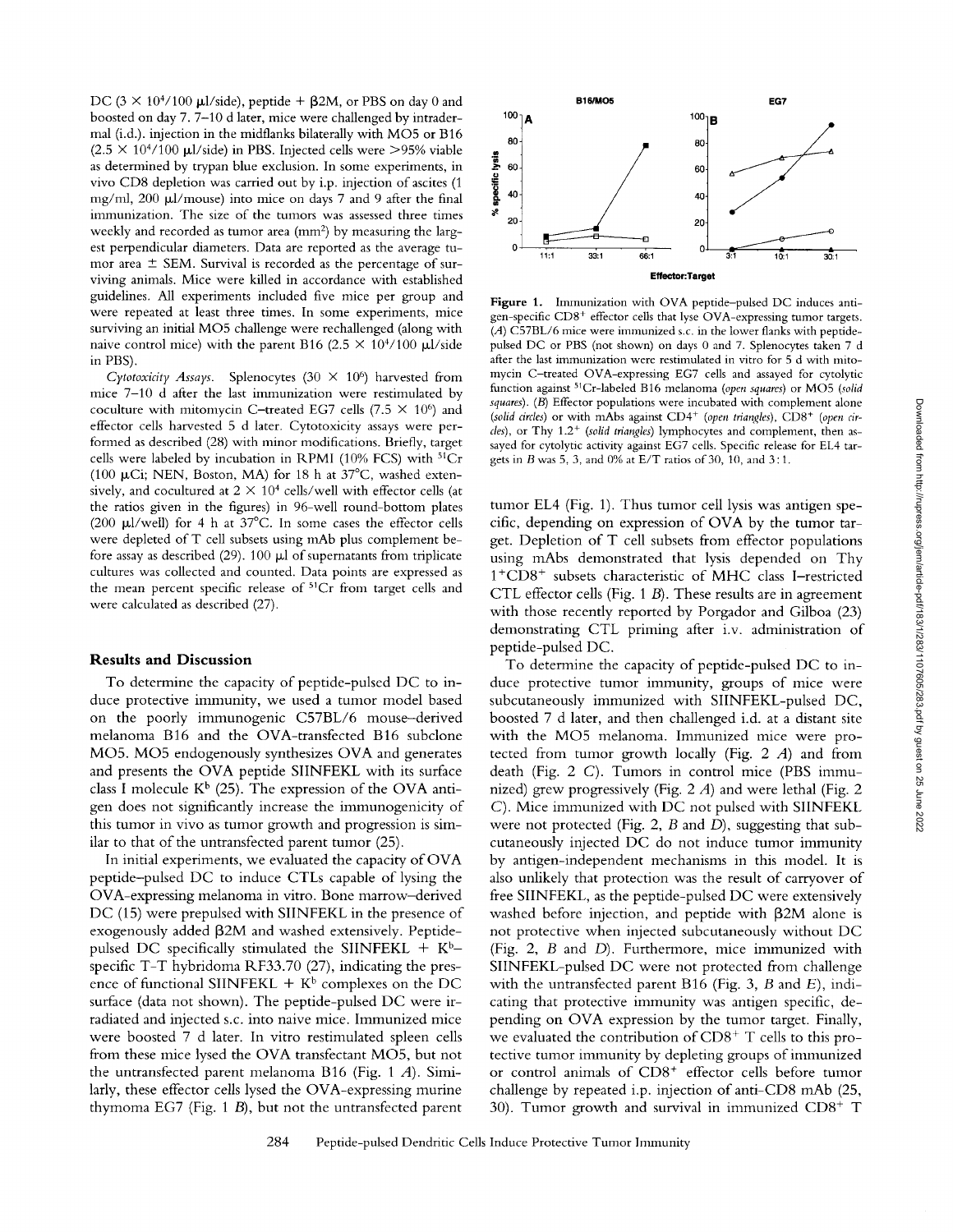

Figure 2. Immunization with peptide-pulsed DC induces protective immunity to lethal tumor challenge. C57BL/6 mice were immunized twice with PBS (open squares), peptide-pulsed DC (solid squares), peptide +  $\beta$ 2M (open triangles), or DC alone (solid triangles) on days 0 and 7. Mice were challenged with MO5 7 d after the last immunization (5  $\times$  10<sup>4</sup> cells/ mouse, i.d., bilateral, midflanks) (day 0). Tumor size (A and B) was assessed three times per week and is reported as the average tumor area in square millimeters until the first death occurred in each group. Survival ( $C$ and  $D$ ) is recorded as the percentage of surviving animals. All experiments included five mice per group. Mice becoming moribund were killed.

cell-depleted animals was similar to that observed in nonimmunized controls, with or without T cell depletion (Fig. 3, A, C, D and F). Therefore,  $CD8<sup>+</sup>$  T cells are essential for the protective tumor immunity induced by peptidepulsed DC in this model.

Interestingly, immunized mice that had rejected MO5



285 Celluzzi et al. **Brief Definitive Report** 



Figure 4. Immunization with peptide-pulsed DC and challenge with MO5 induces long-lasting protective immunity to B16. Naive mice (open circles) and surviving mice that had been immunized with peptide-pulsed DC (46 d previously) and challenged (solid circles) as described (Fig. 2) were rechallenged with the parental B16 melanoma (5  $\times$  10<sup>4</sup> cells/ mouse, i.d., bilateral, midflanks) (day 0). Survival is recorded as described (Fig. 2). Each group contained five mice. Experiments were repeated three times, and a representative experiment is shown. Mice that appeared moribund were killed.

were protected from subsequent tumor challenge by the untransfected parent B16 (Fig. 4). Presumably, mice rejecting the OVA-transfected melanoma developed immunity to other antigens expressed on MO5 and "shared" with the untransfected parent melanoma. Induction of immunity to shared tumor antigens has also been observed in this tumor model during tumor rejection after particulate antigen immunization (25). Immune responses to additional, undefined shared tumor antigens should augment antitumor immunity induced using defined antigens. Similarly, it may also be possible to induce immunotherapeutic responses by immunizing tumor-bearing hosts with DC pulsed with a potent peptide antigen and subsequently immunizing with their own killed tumor cells that have been transfected with

> Figure 3. Tumor immunity induced by peptide-pulsed DC is antigen specific and CTL mediated. C57BL/6 mice were immunized twice with PBS (open symbols) or peptide-pulsed DC (solid symbols) on days 0 and 7. Some mice were depleted of CD8<sup>+</sup> T lymphocytes by i.p. injection of anti-CD8 mAb 7 and 9 d after the last immunization  $(C$  and  $F)$ . Mice were challenged with MO5  $(A, C, D, \text{ and } F)$  or B16  $(B)$ and  $E$ ) as described (Fig. 2) 10 d after the last immunization (day 0). Tumor size (A-C) and survival (D-F) were recorded as described (Fig. 2). All experiments included five mice per group and were repeated at least three times. Mice becoming moribund were killed.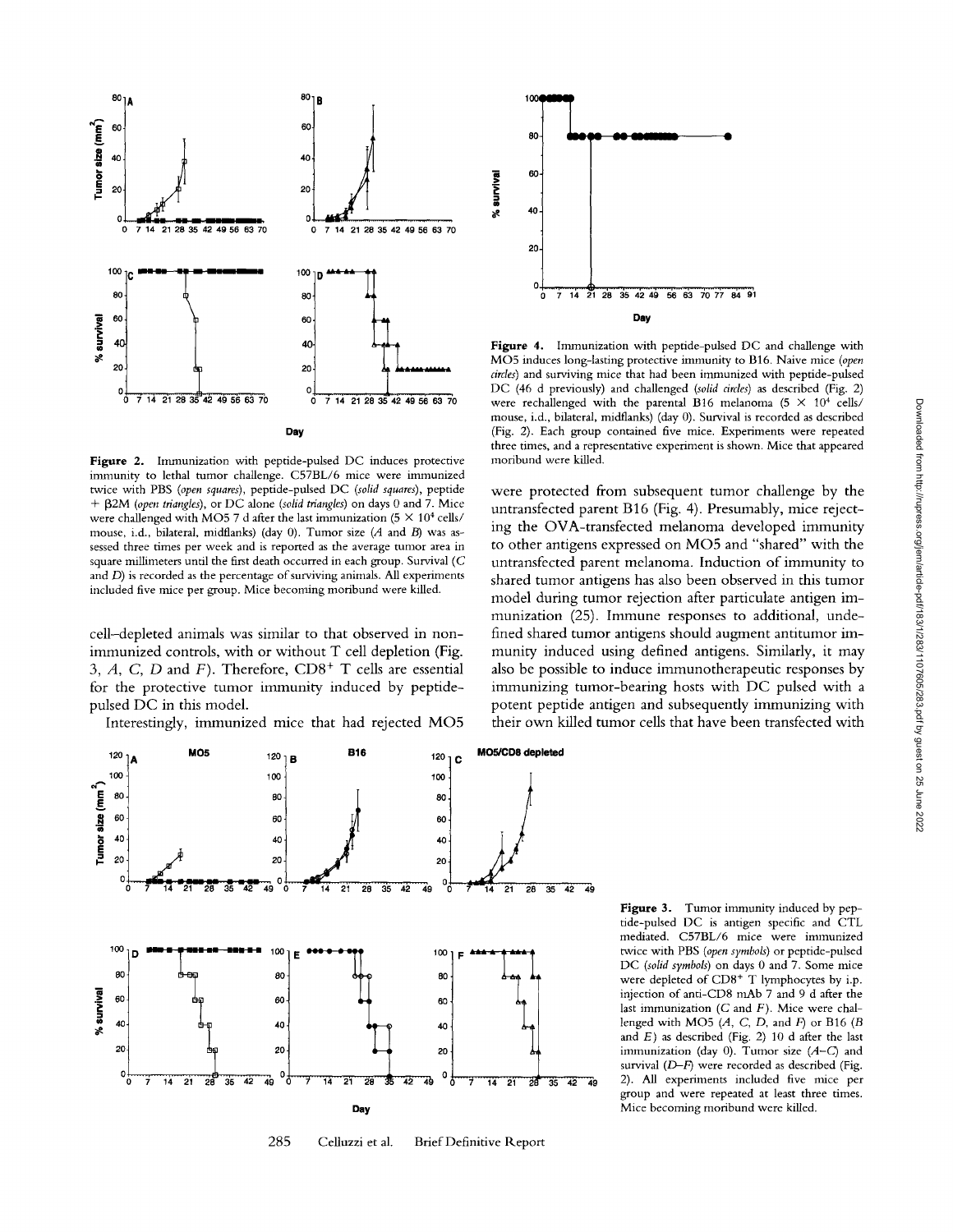the antigen gene. This approach may be particularly significant for patients with tumors whose tumor rejection antigens have not yet been defined.

Several observations suggest that DC play a role in tumor immunity (31). Histologic infiltration of DCs into human tumors has been correlated with reduced metastatic disease and prolonged survival (32-36). In murine models, DC pulsed with tumor cell lysates can stimulate CD4 mediated antitumor immunity in vivo (37-40). To our knowledge, our studies are the first demonstration of CD8 mediated antitumor immunity induced by antigen-pulsed DC. Immunization with peptide alone or with adjuvants can induce antitumor immunity in murine models and is being evaluated in humans (41). Using DC as an adjuvant for peptide delivery has potential advantages over other forms of peptide delivery in that peptide in preformed complexes with class I on the surface of the DC is likely to be presented in the appropriate APC context for T cell stimulation and will be protected from degradation by extracellular proteases (42). It is possible that DC pulsing with a combination of tumor cell lysates, which are processed and presented through the MHC class II-restricted pathway, and peptide antigens capable of forming complexes with cell surface class I molecules could enhance immunity by providing synergistic CD4- and CD8-mediated tumorspecific immunity.

DC used in our study were derived from bone marrow cultured in the presence of GM-CSF and IL-4 and express high levels of costimulatory molecules (15). When pulsed with peptides, these DC are more potent immunogens than bone marrow DC cultured in GM-CSF and TNF- $\alpha$ or GM-CSF alone (43). Interestingly, human DC can be readily obtained from peripheral blood by short-term in vitro culture with GM-CSF and IL-4 (13, 14). These human DC are phenotypically similar to those used in our study and can elicit potent antitumor CTL in vitro when pulsed with the relevant peptide (44). This may be significant for translational studies designed to induce immunity to human tumors.

This work was supported by grant AROl1884 from the National Institutes of Health (L. D. Falo), a grant from the Dermatology Foundation (C. M. Celluzzi), and by an American Society of Clinical Oncology Young Investigators Award (J. I. Mayordomo).

Address correspondence to Dr. Louis D. Falo, Department of Dermatology, University of Pittsburgh School of Medicine, 190 Lothrop St., Pittsburgh, PA 15213.

*Received for publication 21 July 1995 and in revised form 16 August 1995.* 

## **References**

- 1. Doherty, P.C., B.B. Knowles, and P.J. Wettstein. 1984. Immunological surveillance of tumors in the context of major histocompatibility restriction of T-cell function. *Adv. Cancer Res.* 42:1-65.
- 2. Rosenberg, S.A., B.S. Packard, P.M. Aebersold, D. Solomon, S.L. Topalian, S.T. Toy, P. Simon, M. Lotze, J.C. Yang, C.A. Seipp, et al. 1988. Use of tumor infiltrating lymphocytes and interleukin-2 in the immunotherapy of patients with metastatic melanoma. A preliminary report. *N. Engl. J. Med.* 319:1676-1680.
- 3. Aebersold, P., C. Hyatt, S. Johnson, K. Hines, L. Korcak, M. Sanders, M. Lotze, S. Topalian, J. Yang, and S.A. Rosenberg. 1991. Lysis of autologous melanoma cells by tumor infiltrating lymphocytes: association with clinical response. *J. Natl. Cancer Inst.* 83:932-937.
- 4. Yewdell, J.W., and J.R. Bennink. 1992. Cell biology of antigen processing and presentation to major histocompatibility complex class I molecule-restricted T-lymphocytes. *Adv. Immunol.* 52:1-123.
- 5. Townsend, A., and J. Trowsdale. 1993. The transporters associated with antigen presentation. *Semin. Cell Biol.* 4:53-61.
- 6. Slingluff, C.L., Jr., D.F. Hunt, and V.H. Englehard. 1994. Direct analysis of tumor-associated peptide antigens. *Curr. Opin. Immunol.* 6:733-740.
- 7. Pardoll, D.M. 1994. Tumour antigens. A new look for the 1990s. *Nature (Lond.).* 369:357.
- 8. Boon, T. 1992. Toward a genetic analysis of tumor rejection antigens. *Adv. Cancer Res.* 58:177-210.
- 9. Inaba, K., J.p. Metlay, M.T. Crowley, M. Witmer-Pack, and R.M. Steinman. 1990. Dendritic cells as antigen presenting cells in vivo. *lnt. Rev. Immunol.* 6:197-206.
- 10. Steinman, R.M., M. Witmer-Pack, and K. Inaba. 1993. Dendritic cells: antigen presentation, accessory function and clinical relevance. *Adv. Exp. Med. Biol.* 329:1-9.
- 11. Inaba, K., N. Romani, and R.M. Steinman. 1989. An antigen-independent contact mechanism as an early step in T cell-proliferative responses to dendritic cells. *J. Exp. Med.*  170:527-542.
- 12. Chen, L., P.S. Linsley, and K.E. Hellström. 1993. Costimulation ofT cells for tumor immunity. *Imrnunol. Today.* 14:483- 486.
- 13. Sallusto, F., and A. Lanzavecchia. 1994. Efficient presentation of soluble antigen by cultured human dendritic cells is maintained by granulocyte/macrophage colony~timulating factor plus interleukin 4 and downregulated by tumor necrosis factor e~.J. *Exp. Med.* 179:1109-1118.
- 14. Romani, N., S. Gruner, D. Brand, E. Kampgen, A. Lenz, B. Trockenbacher, G. Konwalinka, P.O. Fritsch, R.M. Steinman, and G. Schuler. 1994. Proliferating dendritic cell progenitors in human blood.J. *Exp. Med.* 180:83-93.
- 15. Zorina, T., J.I. Mayordomo, S. Watkins, M. Lotze, A.B. De-Leo, and S.T. lldstad. 1994. Culture of dendritic cells from